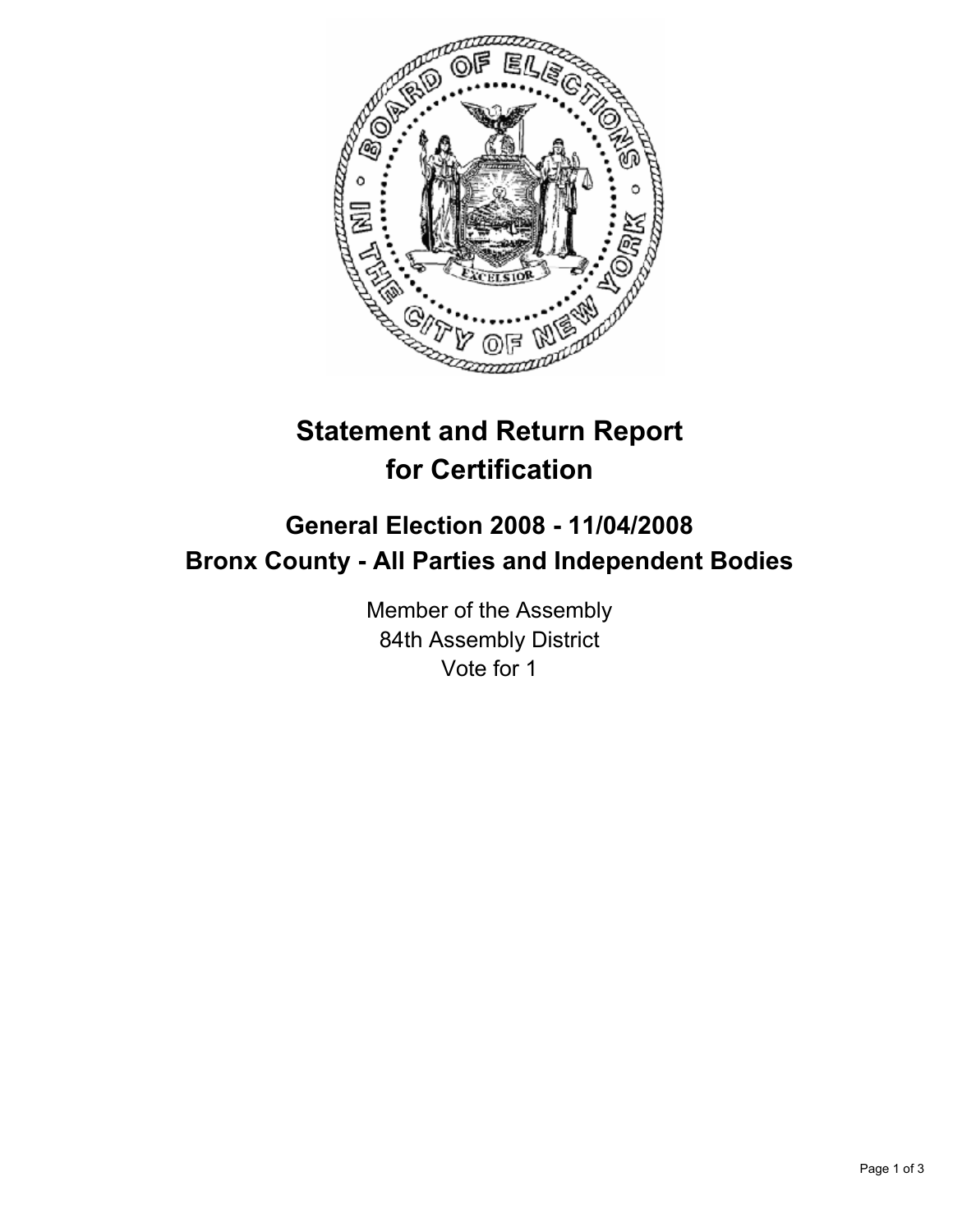

### **Assembly District 84**